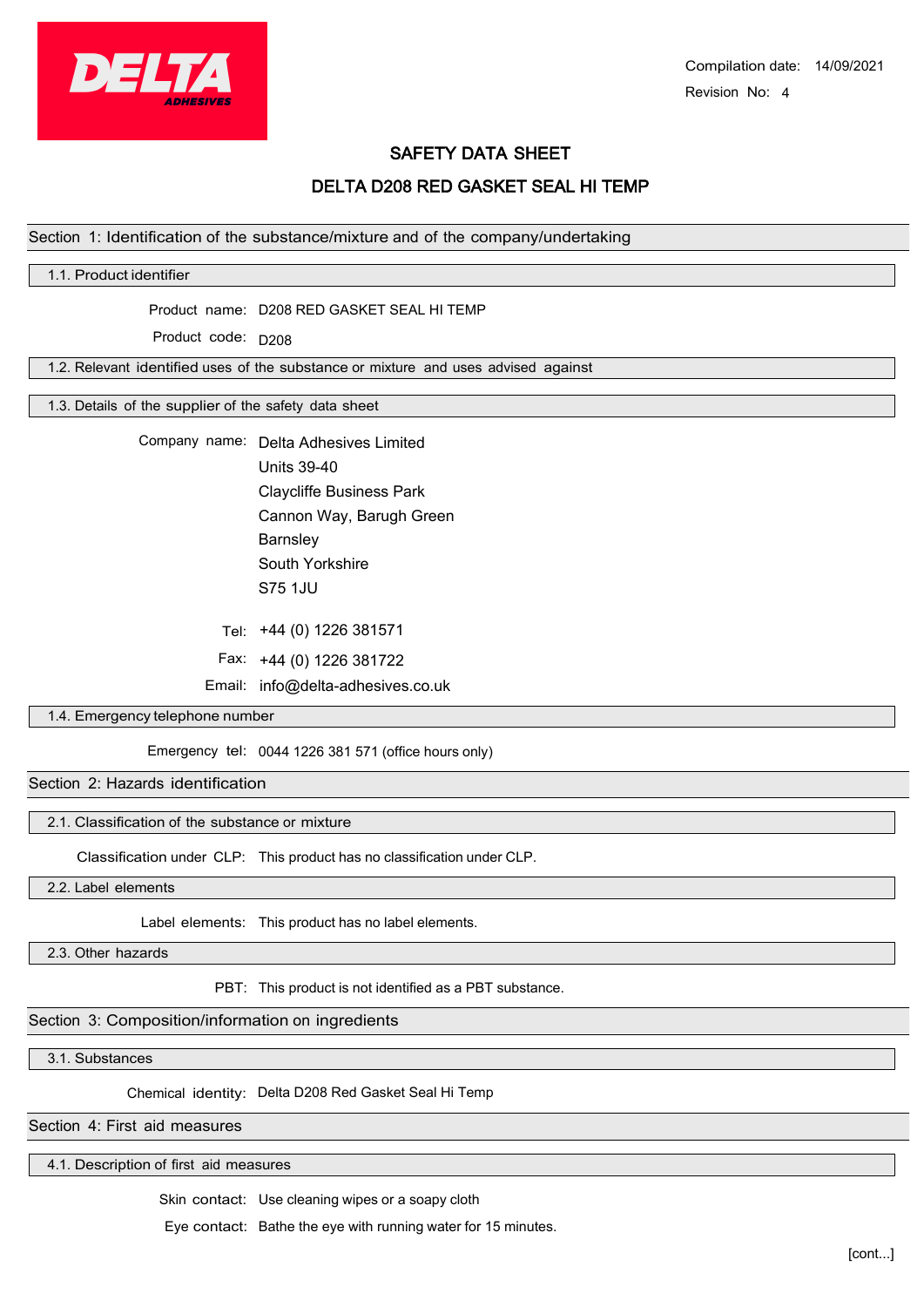

# SAFETY DATA SHEET

# DELTA D208 RED GASKET SEAL HI TEMP

Page: 2

Ingestion: Wash out mouth with water.

Inhalation: Remove casualty from exposure ensuring one's own safety whilst doing so. Consult a doctor.

## 4.2. Most important symptoms and effects, both acute and delayed

Skin contact: There may be mild irritation at the site of contact.

Eye contact: There may be irritation and redness.

Ingestion: There may be soreness and redness of the mouth and throat.

Inhalation: There may be irritation of the throat with a feeling of tightness in the chest. Drowsiness

or mental confusion may occur.

4.3. Indication of any immediate medical attention and special treatment needed

### Section 5: Fire-fighting measures

5.1. Extinguishing media

Extinguishing media: Suitable extinguishing media for the surrounding fire should be used.

#### 5.2. Special hazards arising from the substance or mixture

Exposure hazards: In combustion emits toxic fumes.

5.3. Advice for fire-fighters

Advice for fire-fighters: Wear self-contained breathing apparatus. Wear protective clothing to prevent contact

with skin and eyes.

## Section 6: Accidental release measures

6.1. Personal precautions, protective equipment and emergency procedures

Personal precautions: Refer to section 8 of SDS for personal protection details. Mark out the contaminated area

with signs and prevent access to unauthorised personnel.

6.2. Environmental precautions

Environmentalprecautions: Do not discharge into drains or rivers.

6.3. Methods and material for containment and cleaning up

Clean-up procedures: Transfer to a closable, labelled salvage container for disposal by an appropriate

method.

6.4. Reference to other sections

Section 7: Handling and storage

7.1. Precautions for safe handling

Handling requirements: Ensure there is sufficient ventilation of the area. Avoid direct contact with the substance.

7.2. Conditions for safe storage, including any incompatibilities

Storage conditions: Store in cool, well ventilated area. Keep container tightly closed. Store in original containers between +5 and +25`C. Storage outside these paramaters will dramatically

reduce shelf life and invalidates all product warrenties. **Example 20 and Section** [cont...]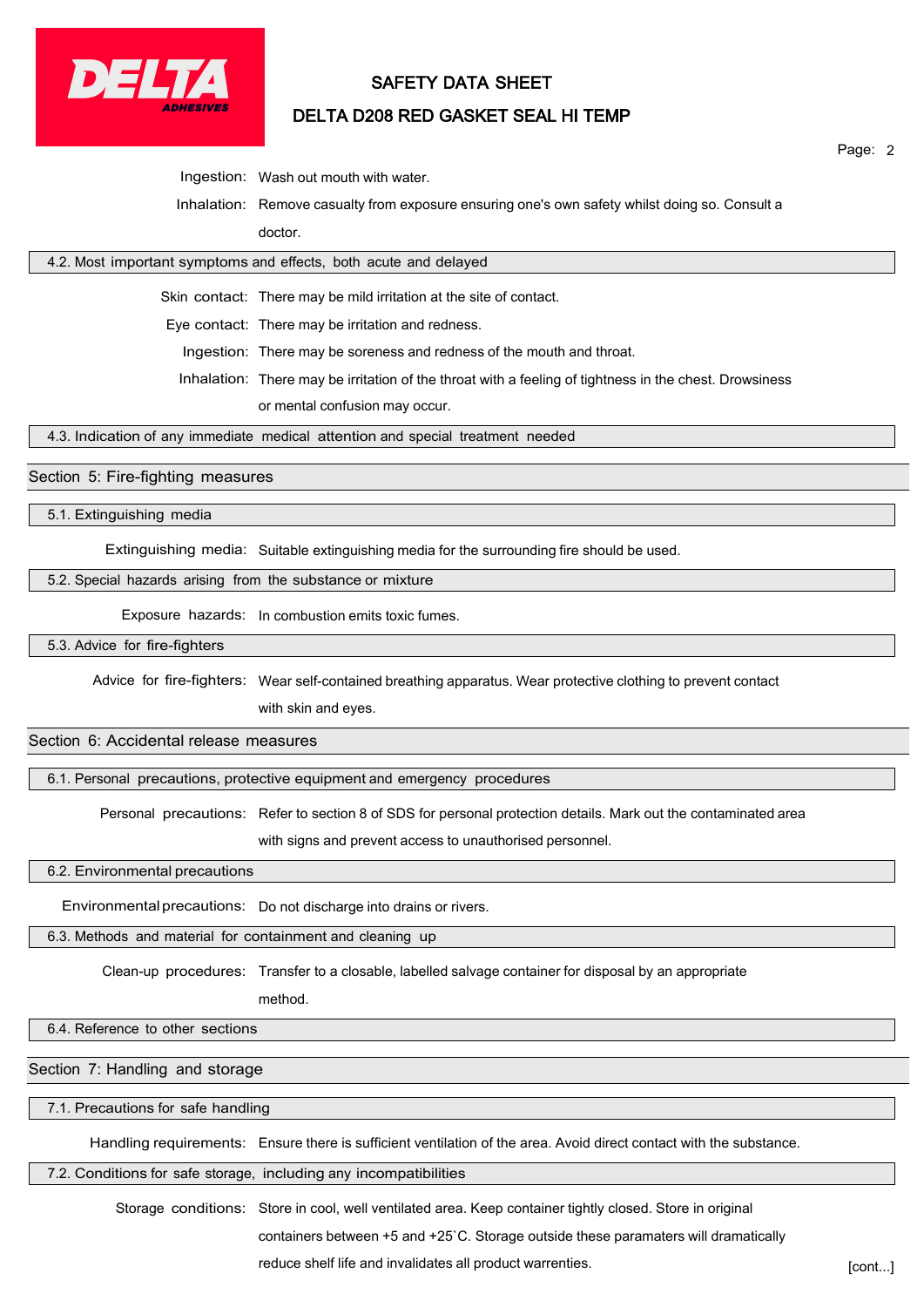

# SAFETY DATA SHEET

# DELTA D208 RED GASKET SEAL HI TEMP

Page: 3

Suitable packaging: Must only be kept in original packaging.

7.3. Specific end use(s)

## Section 8: Exposure controls/personal protection

8.1. Control parameters

Workplace exposure limits: Respirable dust

| State | 8 hour TWA          | ੨⊤⊏<br>15 min       | <b>8 hour TWA</b> | STEL<br>15 min. |
|-------|---------------------|---------------------|-------------------|-----------------|
| UK    | 10ppm (acetic acid) | 15ppm (acetic acid) | -                 | -               |

#### 8.1. DNEL/PNEC Values

DNEL / PNEC No data available.

8.2. Exposure controls

Engineering measures: Ensure there is sufficient ventilation of the area.

Respiratory protection: Gas/vapour filter, type A: organic vapours (EN141). must be worn if vapour concentration is above OES or if ventilation is poor

Hand protection: Protective gloves.

Eye protection: Safety glasses.

Skin protection: Protective clothing.

Section 9: Physical and chemical properties

9.1. Information on basic physical and chemical properties

| State: Paste                   |                                         |                    |  |
|--------------------------------|-----------------------------------------|--------------------|--|
| Colour: Red                    |                                         |                    |  |
|                                | Odour: Irritating odour                 |                    |  |
| Evaporation rate: Moderate     |                                         |                    |  |
| Solubility in water: Insoluble |                                         |                    |  |
|                                | Also soluble in: Most organic solvents. |                    |  |
|                                | Viscosity: Highly viscous               |                    |  |
| Boiling point/range°C: N/D     |                                         | Flash point°C: >70 |  |
| Relative density: 1.00         |                                         | pH: N/A            |  |

9.2. Other information

Other information: No data available.

Section 10: Stability and reactivity

10.1. Reactivity

10.2. Chemical stability

Chemical stability: Stable under normal conditions.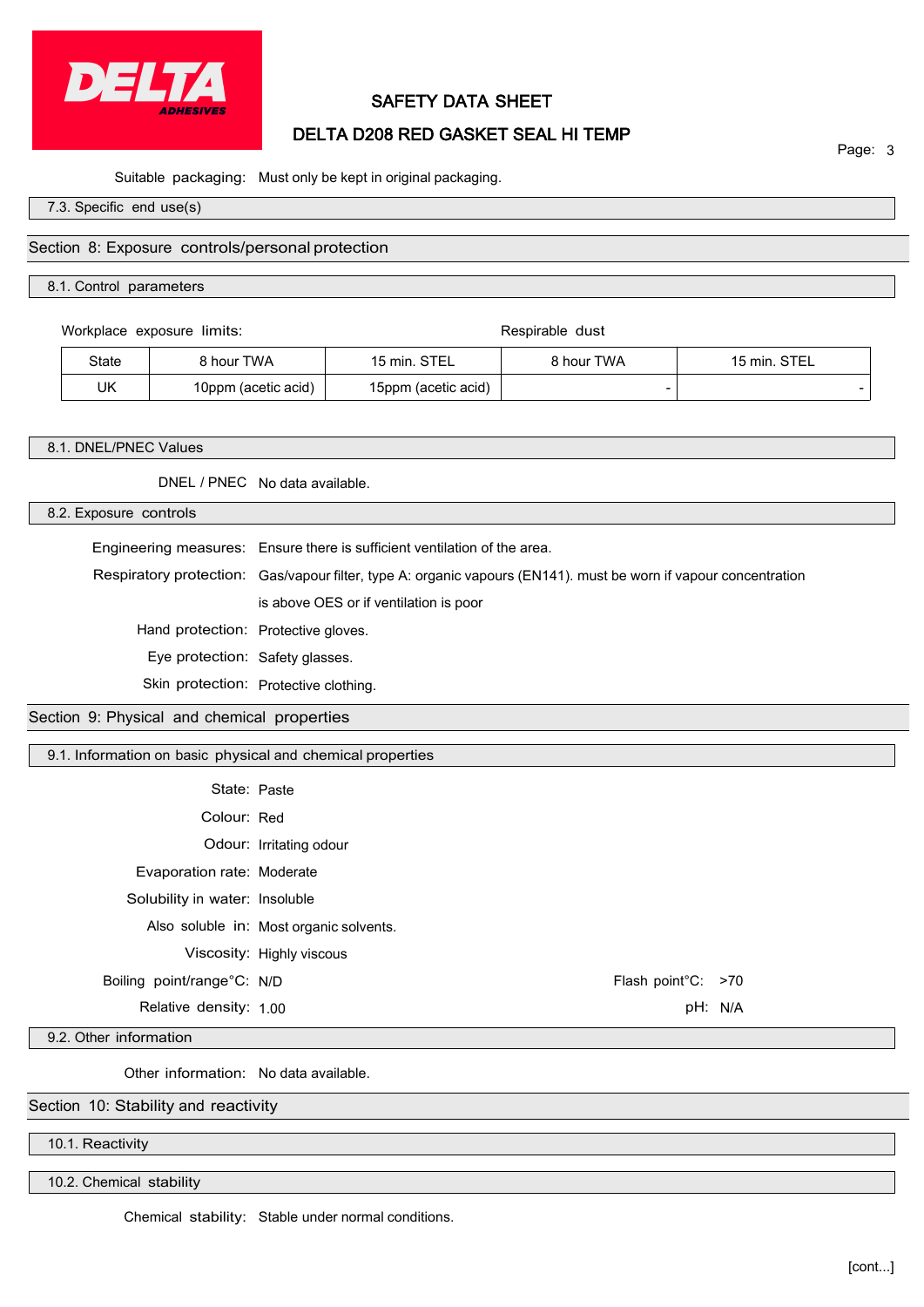

# SAFETY DATA SHEET DELTA D208 RED GASKET SEAL HI TEMP

Page: 4

## 10.3. Possibility of hazardous reactions

#### 10.4. Conditions to avoid

Conditions to avoid: Heat. Moist air. Humidity.

#### 10.5. Incompatible materials

Materials to avoid: Strong oxidising agents. Strong acids.

#### 10.6. Hazardous decomposition products

Haz. decomp. products: In combustion emits toxic fumes.

#### Section 11: Toxicological information

11.1. Information on toxicological effects

Toxicity values: No data available.

## Symptoms / routes of exposure

Skin contact: There may be mild irritation at the site of contact.

Eye contact: There may be irritation and redness.

Ingestion: There may be soreness and redness of the mouth and throat.

Inhalation: There may be irritation of the throat with a feeling of tightness in the chest. Drowsiness

or mental confusion may occur.

#### Section 12: Ecological information

12.1. Toxicity

Ecotoxicity values: No data available.

#### 12.2. Persistence and degradability

Persistence and degradability: No data available.

12.3. Bioaccumulative potential

Bioaccumulative potential: No data available.

12.4. Mobility in soil

12.5. Results of PBT and vPvB assessment

PBT identification: This product is not identified as a PBT substance.

12.6. Other adverse effects

Other adverse effects: No data available.

## Section 13: Disposal considerations

13.1. Waste treatment methods

Disposal operations: Dispose of according to local or national legislation

NB: The user's attention is drawn to the possible existence of regional or national regulations regarding disposal.